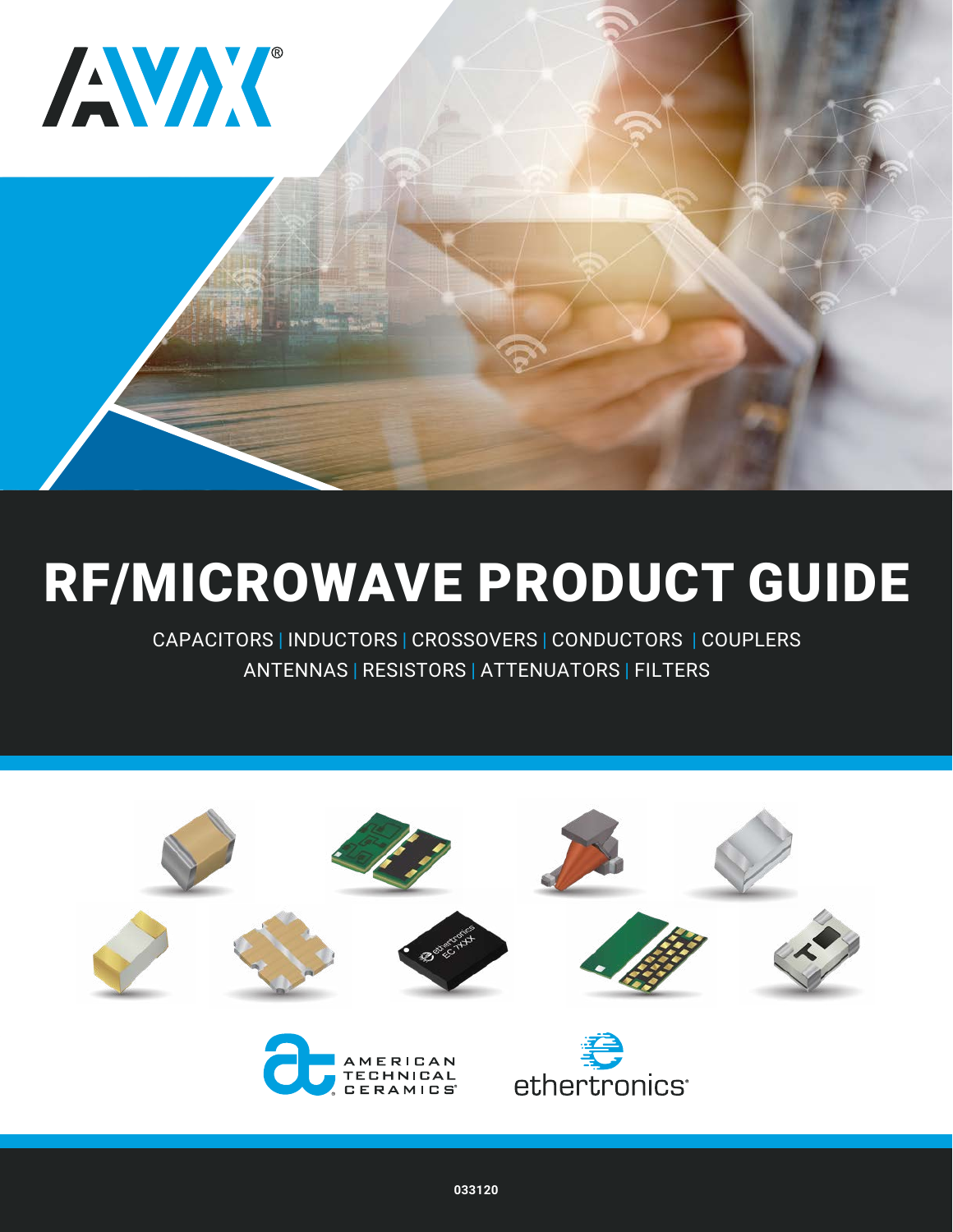# RF/MICROWAVE **OVERVIEW**

#### **ABOUT AVX**

L

AVX is a worldwide leading supplier of passive electronic components, connectors, passive and active antennas, and sensing and control devices. We offer a wide range of components manufactured to the highest quality and reliability standards.

**BRANDS** 

Our worldwide manufacturing capability includes facilities located in seventeen countries on four continents, allowing us to continue meeting customer needs on a global basis.

By continuing to invest heavily in R&D and submitting several new patent applications every year, AVX continues to further expand the company's strong technology base with newly innovative, next-generation product solutions.

AVX is committed to support the needs of its customers for future and present applications. Together with continuous quality improvement process, our components continue to provide reliable solutions for demanding application needs.

As a technology leader, AVX will continue to add to its product portfolio on a regular basis. Details of new devices being offered and their specifications will be shown on the AVX website, [www.avx.com](http://www.avx.com )

- **RF/MICROWAVE APPLICATIONS**
- Automotive

ı

L

- Consumer
- Industrial
- Telecommunication
- Optical Communications
- Internet of Things (IoT)
- Safety & Security
- Wireless Network
- Healthcare
- Defense
- Aerospace
- Data Processing
- Medical
- Broadband Receivers
- Commercial
- Transportation

#### **GLOBAL TESTING CAPABILITIES**

- MIMO Measurement Systems
- Automotive Test Chamber
- SAR Measurement Systems
- Wi-Fi Throughput Evaluation Systems
- Near-field Measurement Systems
- Far-field Measurement Chambers
- mmWave Measurement Chamber
- Extensive Simulation Capabilities
- 5 Global Design Centers



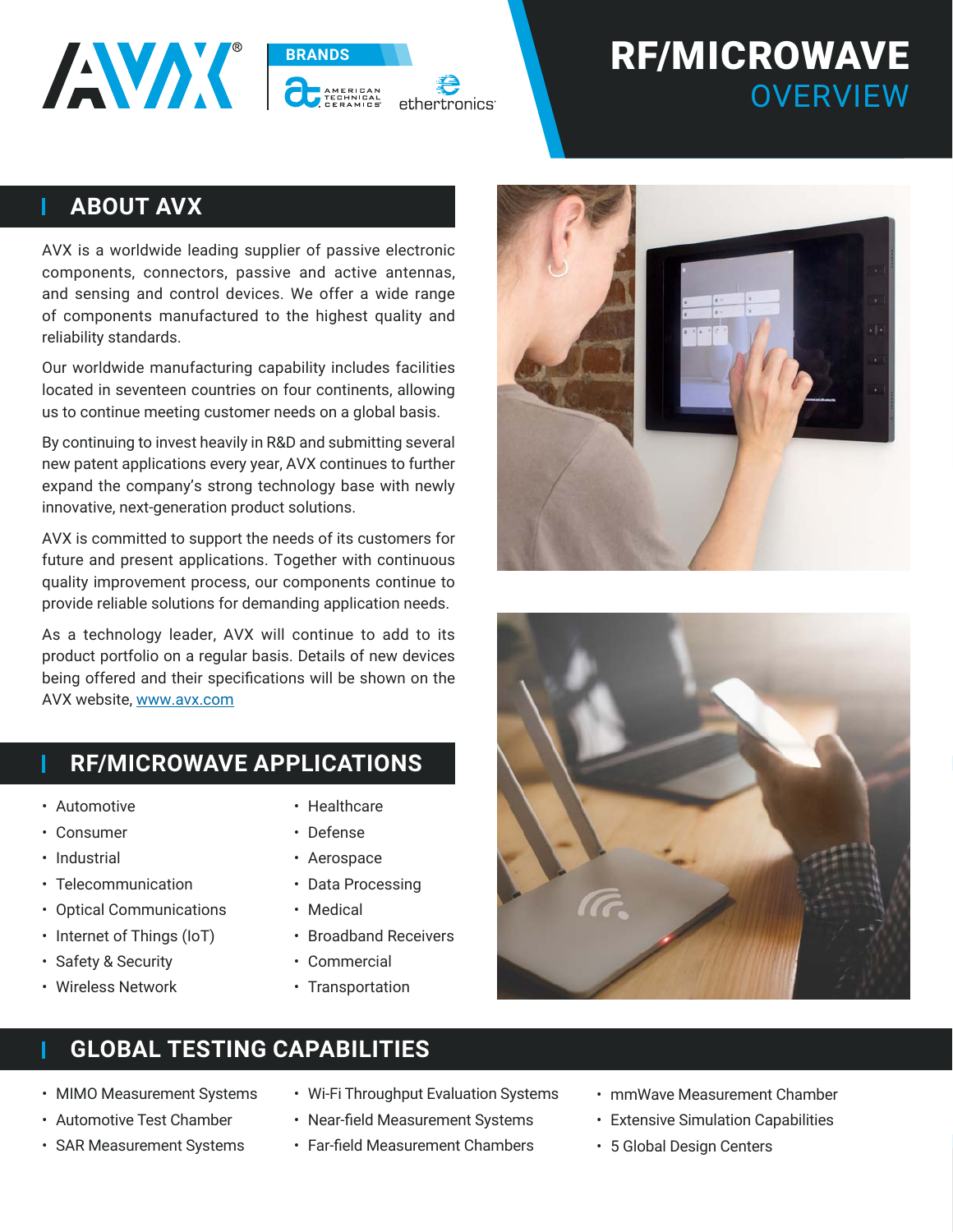

# RF/MICROWAVE PRODUCT GUIDE

# **CAPACITORS**

T

| <b>PRODUCT</b> |                                              |                   | <b>SPECS</b>                                            | <b>FEATURES</b>                                                                                                                            | <b>APPLICATIONS</b>                                                                                                                   |
|----------------|----------------------------------------------|-------------------|---------------------------------------------------------|--------------------------------------------------------------------------------------------------------------------------------------------|---------------------------------------------------------------------------------------------------------------------------------------|
|                |                                              | <b>Case Size:</b> | 0402, 0603, 0605, 0709,<br>0805, 1111, 1210, 2325, 3838 | • Ultra Low ESR<br>• High Self Resonance                                                                                                   | • RF Power Amplifiers<br>• Low Noise Amplifiers<br>• Filter Networks<br>• MRI Systems                                                 |
|                | High $Q^{\circledR}$<br><b>Ultra Low ESR</b> | <b>Voltage:</b>   | Up to 7,200V                                            |                                                                                                                                            |                                                                                                                                       |
|                | <b>Capacitors</b>                            | Tolerance:        | ±0.05pF/±0.20%                                          | • High Current Carrying Capability                                                                                                         |                                                                                                                                       |
|                |                                              | Capacitance:      | $0.1 - 5,100pF$                                         |                                                                                                                                            |                                                                                                                                       |
|                | <b>MOS</b><br><b>Capacitors</b>              | Size:             | $0.01 - 0.07$ Sq. Inches                                | · Ideal Low-Cost Alternative to<br>Ceramic SLCs<br>. High Design Flexibility / Short<br>Turn Around Cycle Times<br>• Low RF Insertion Loss | • Hybrid Circuits<br>• Bias Networks<br>$\cdot$ TOSA & ROSA<br>• Test & Measurement Equipment<br>• System in Package                  |
|                |                                              | Voltage:          | $25 - 200$ WVDC                                         |                                                                                                                                            |                                                                                                                                       |
|                |                                              | Frequency:        | Up to 20GHz                                             |                                                                                                                                            |                                                                                                                                       |
|                |                                              | Capacitance:      | Up to $1,000pF$                                         |                                                                                                                                            |                                                                                                                                       |
|                | <b>Tight Tolerance</b><br><b>Capacitors</b>  | <b>Case Size:</b> | 01005, 0201, 0402, 0603,<br>0805, 1210                  | . Repeatability, IoT to IoT<br>• Ultra Tight Cap. Tolerances<br>. High Stability with Respect to<br>Time, Temp., and Frequency             | • Matching Network for<br>Antenna, PA<br>• 5G AAU Active Antenna System<br>· High Order Discrete Filters<br>• Cellular Communications |
|                |                                              | Frequency:        | Up to 26.5GHz                                           |                                                                                                                                            |                                                                                                                                       |
|                |                                              | <b>Tolerance:</b> | As Tight as ±0.01pF                                     |                                                                                                                                            |                                                                                                                                       |
|                |                                              | Capacitance:      | Starting 0.05pF<br>(with 0.05pF Increments)             |                                                                                                                                            |                                                                                                                                       |

# **INDUCTORS**

Ť

Ľ

| <b>PRODUCT</b> |                                                                |                        | <b>SPECS</b>           | <b>FEATURES</b>                                                                                                              | <b>APPLICATIONS</b>                                                                              |
|----------------|----------------------------------------------------------------|------------------------|------------------------|------------------------------------------------------------------------------------------------------------------------------|--------------------------------------------------------------------------------------------------|
|                | <b>SMT Ultra-</b><br><b>Broadband</b><br><b>Inductors</b>      | Inductance:            | $0.47 - 10.7$ uH       | • Flat Frequency Response<br>from 400KHz to 40+GHz<br>Excellent Return Loss<br>Through 40+GHz<br>· Rugged Powdered Iron Core | • Optical Comm. System<br>• Ultra-Broadband DC Decoupling<br>· Bias Tee<br>• Broadband Amplifier |
|                |                                                                | <b>Insertion Loss:</b> | < 0.4dB Typical        |                                                                                                                              |                                                                                                  |
|                |                                                                | <b>Return Loss:</b>    | > 20dB Typical         |                                                                                                                              |                                                                                                  |
|                |                                                                | <b>DC Current:</b>     | $150 - 815$ mA         |                                                                                                                              |                                                                                                  |
|                |                                                                | Size:                  | 0201, 0402, 0603, 0805 | • Thin Film Multilayer Technology<br>• Tightest Tolerances Offered in                                                        | • Mobile Communications<br>• Satellite TV Receivers                                              |
|                | <b>Tight Tolerance</b>                                         | Inductance:            | $0.33 - 22nH$          |                                                                                                                              |                                                                                                  |
|                | Inductors $-$<br><b>Tolerance:</b><br><b>Thin Film</b><br>SRF: | As Tight as 0.05nH     | the Industry           | • Matching Network                                                                                                           |                                                                                                  |
|                |                                                                |                        | Up to 35GHz            | • Std. Surface Mount Terminations                                                                                            | • High Order Discrete Filters                                                                    |

## **CONDUCTORS**

| <b>PRODUCT</b> |                         | <b>SPECS</b>                           |                               | <b>FEATURES</b>                                              | <b>APPLICATIONS</b>                                                                                          |
|----------------|-------------------------|----------------------------------------|-------------------------------|--------------------------------------------------------------|--------------------------------------------------------------------------------------------------------------|
|                |                         | <b>Thermal</b><br><b>Resistance:</b>   | $10 - 32$ ( $^{\circ}$ C/W)   | • High Thermal Conductivity<br><b>Low Thermal Resistance</b> | • GaN Power Amplifiers<br>• High RF Power Amplifiers<br>· Switch Mode Power Supplies<br>• Pin & Laser Diodes |
|                | <b>Q-Bridge Thermal</b> | <b>Thermal</b><br><b>Conductivity:</b> | $30 - 153$ (mW/ $^{\circ}$ C) |                                                              |                                                                                                              |
|                | <b>Conductors</b>       | Cap. Value:                            | $0.04 - 0.13pF$               | Low Capacitance                                              |                                                                                                              |
|                |                         | <b>Case Size:</b>                      | 0302, 0402, 0603, 0805        |                                                              |                                                                                                              |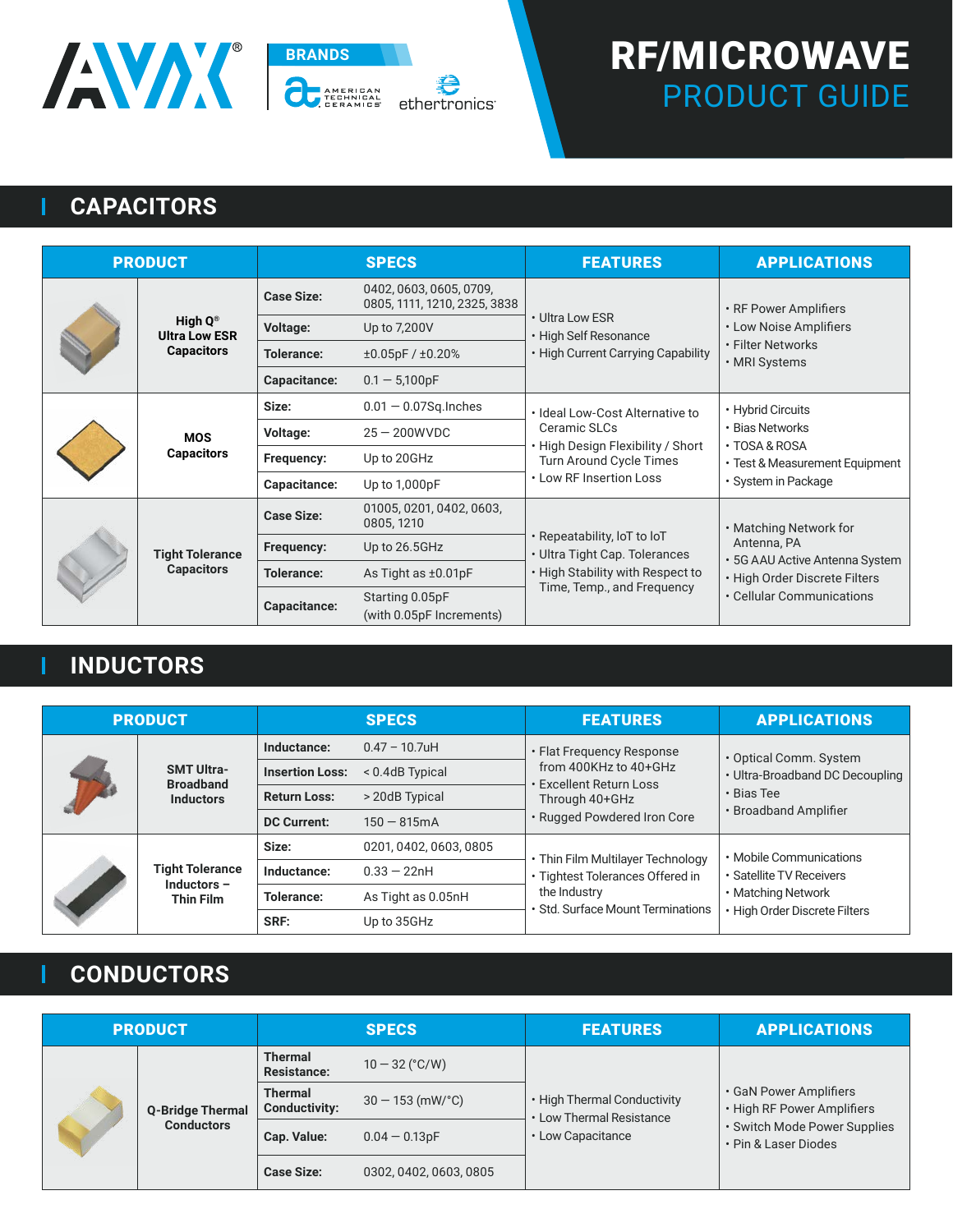# **CROSSOVERS**

| <b>PRODUCT</b> |                               | <b>SPECS</b>           |                  | <b>FEATURES</b>                             | <b>APPLICATIONS</b>                                  |
|----------------|-------------------------------|------------------------|------------------|---------------------------------------------|------------------------------------------------------|
|                |                               | <b>Insertion Loss:</b> | $0.05 - 0.15$ dB | $\cdot$ DC - 6.0 GHz<br>· Surface Mountable | . Mobile Communications<br>· Satellite Communication |
|                | <b>RF-DC/RF</b>               | <b>Voltage:</b>        | $20 - 50$ dB     |                                             |                                                      |
|                | Crossovers - MLO <sup>®</sup> | <b>Power Rating:</b>   | $9 - 30W$        | • Available in RF / RF and                  | • RF Line Crossing a DC Line                         |
|                |                               | <b>Return Loss:</b>    | $10 - 20$ dB     | <b>DC/RF Crossover</b>                      | • RF Line Crossing a RF Line                         |

# **COUPLERS**

|  | <b>PRODUCT</b>                                  |                        | <b>SPECS</b>                               | <b>FEATURES</b>                                                                                                                                     | <b>APPLICATIONS</b>                                                                                |
|--|-------------------------------------------------|------------------------|--------------------------------------------|-----------------------------------------------------------------------------------------------------------------------------------------------------|----------------------------------------------------------------------------------------------------|
|  |                                                 | <b>Case Size:</b>      | 0603,0805                                  | • Smallest Size in the Market<br>• Optimum Heat Dissipation,<br>Low Parasitic<br>• Dedicated Test Jigs Available                                    | • Power Amplifier<br>. Indoor and Outdoor WLAN<br>• Antenna Distribution<br>$\cdot$ RF Module      |
|  | <b>Hybrid 3dB</b>                               | Frequency:             | $0.7 - 6.0$ GHz                            |                                                                                                                                                     |                                                                                                    |
|  | <b>Couplers</b>                                 | <b>Insertion Loss:</b> | Typical 0.25dB                             |                                                                                                                                                     |                                                                                                    |
|  |                                                 | <b>Power Rating:</b>   | 3W, 10W                                    |                                                                                                                                                     |                                                                                                    |
|  | <b>Hybrid 3dB</b><br><b>Couplers</b><br>$MLO^*$ | <b>Case Size:</b>      | 2025                                       | • Excellent Isolation<br>• Expansion Matched to PCB<br>• 30 Watt Max. Power                                                                         | • Mobile Communications<br>• Combiner / Divider<br>• High RF Power Amplifiers<br>· Switch Networks |
|  |                                                 | Frequency:             | $1.5 - 2.1$ GHz / $2.1 - 2.7$ GHz          |                                                                                                                                                     |                                                                                                    |
|  |                                                 | <b>Insertion Loss:</b> | Max 0.25dB                                 |                                                                                                                                                     |                                                                                                    |
|  |                                                 | <b>Power Rating:</b>   | 30W                                        |                                                                                                                                                     |                                                                                                    |
|  | <b>Directional</b><br><b>Couplers</b>           | <b>Case Size:</b>      | 0402, 0603, 0805                           | . Inherent Low Profile<br>• Tightest Coupling Tolerance<br>Available $(\pm 0.5dB)$<br>• Any Coupling Factor within<br>5 - 40dB is Readily Available | • Power Amplifiers<br>· Satellite Receivers<br>• Telecom Communications<br>• Wireless Base Station |
|  |                                                 | Frequency:             | Sub-6G and mmWave<br><b>Band Available</b> |                                                                                                                                                     |                                                                                                    |
|  |                                                 | Coupling:              | $5 - 40dB$                                 |                                                                                                                                                     |                                                                                                    |
|  |                                                 | <b>Power Rating:</b>   | 3W, 10W                                    |                                                                                                                                                     |                                                                                                    |

# **FEATURED 5G ANTENNAS**

| <b>PRODUCT</b> |                                         |                                                                           | <b>SPECS</b>                                            | <b>FEATURES</b>                                                                                                                             |
|----------------|-----------------------------------------|---------------------------------------------------------------------------|---------------------------------------------------------|---------------------------------------------------------------------------------------------------------------------------------------------|
|                | <b>EC7XX5G</b><br><b>Chipsets</b>       | Frequency:                                                                | 28GHz Front for 5G                                      |                                                                                                                                             |
|                |                                         | RF TX / RF<br>Paths:                                                      | 4 Paths with Power<br>Combiner / Divider                | Each RF TX Path Includes: 12dBm max Power Amplifier,<br>Controllable Amplifier (1dB step), and Controllable Phase<br>Shifter (5.6deg step)  |
|                |                                         | <b>Power Rating:</b>                                                      | 20dBm Maximum<br><b>Combined Power</b>                  | Each RF XX Path Includes: LNA, Controllable Amplifier (1dB step),<br>and Controllable Phase Shifter (5.6deg step)                           |
|                | <b>EtherHelix 5G</b><br><b>Antennas</b> | Frequency:                                                                | $26.5 - 29.5$ GHz                                       |                                                                                                                                             |
|                |                                         | Height:                                                                   | 35mm                                                    | • For Industrial Nano Cells / Application Development<br>• K-Type (2.92mm) RF Connector                                                     |
|                |                                         | Sectors:                                                                  | 4                                                       | • Omnidirectional Radiation Pattern                                                                                                         |
|                | <b>5G Antenna</b>                       | • Scalable Antenna Array Family<br><b>Frequency:</b><br>$26.5 - 29.5$ GHz | • From 2x2 Single Polarization to 4x4 Dual Polarization |                                                                                                                                             |
|                | <b>Arrays</b>                           | Gain:                                                                     | Up to 10dB                                              | • Passive Version: With Distributed Fixed Phase Shifter and<br><b>Power Splitter</b><br>. Active Version: With Ethertronics® EC7XX Chipsets |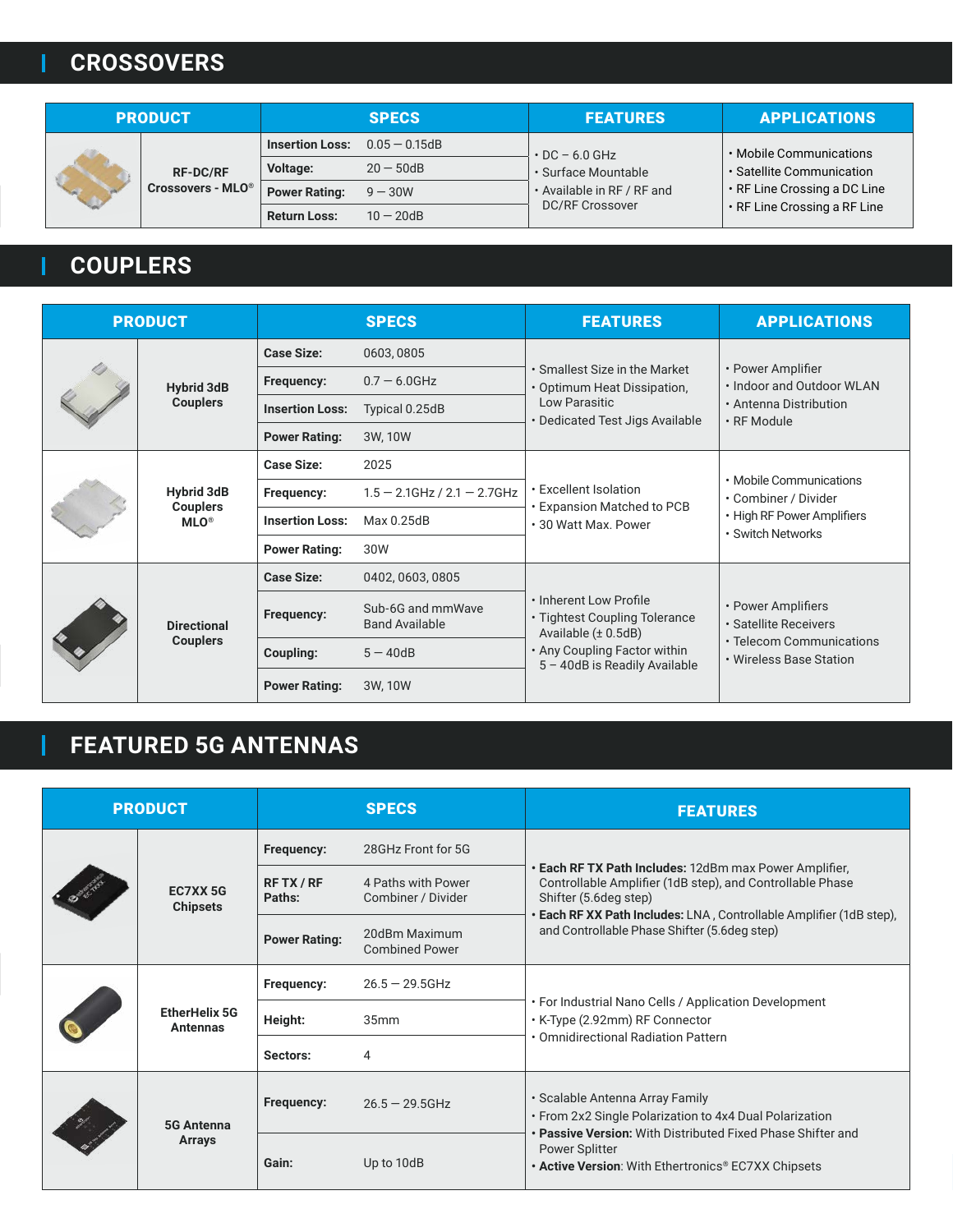# **RESISTORS**

| <b>PRODUCT</b> |                  | <b>SPECS</b>         |                  | <b>FEATURES</b>                                                                         | <b>APPLICATIONS</b>                            |
|----------------|------------------|----------------------|------------------|-----------------------------------------------------------------------------------------|------------------------------------------------|
|                |                  | <b>Resistance:</b>   | From $25 - 4000$ | • EIA 0402 Case Size                                                                    | • Broadband Receiver                           |
|                | Ultra-Broadband  | <b>Power Rating:</b> | 125mW            | · 100% Laser Trimming for<br><b>Tight Tolerances</b><br>· Terminations: (Ag/Epoxy) NiSn | • Optical Transceiver Modules<br>· TOSA / ROSA |
|                | <b>Resistors</b> | Tolerance:           | $0.5\%$ , 1%, 2% |                                                                                         | • Wide-Band Test Equipment                     |
|                |                  | Frequency:           | DC to 20GHz      | Plated, Ni/Au Gold Plated                                                               | • MMIC Amplifiers                              |

# **ATTENUATORS**

| <b>PRODUCT</b> |                    | <b>SPECS</b>         |                              | <b>FEATURES</b>                                 | <b>APPLICATIONS</b>                                |
|----------------|--------------------|----------------------|------------------------------|-------------------------------------------------|----------------------------------------------------|
|                |                    | 0603<br>Size:        |                              | • Microwave Radio                               |                                                    |
|                | <b>SMT</b>         | <b>Frequency:</b>    | Up to 20GHz                  | • Thin Film Design<br>• Characterized to 20 GHz | $\cdot$ ISM                                        |
|                | <b>Attenuators</b> | <b>Power Rating:</b> | Up to 1W                     | • AIN Construction                              | • Satellite Communications<br>• Telecommunications |
|                |                    | <b>Attenuation:</b>  | $0 - 10$ dB (1dB Increments) |                                                 |                                                    |

# **FILTERS**

|  | <b>PRODUCT</b>                     |                                          | <b>SPECS</b>                                 | <b>FEATURES</b>                                                                                                                                      | <b>APPLICATIONS</b>                                                                            |
|--|------------------------------------|------------------------------------------|----------------------------------------------|------------------------------------------------------------------------------------------------------------------------------------------------------|------------------------------------------------------------------------------------------------|
|  |                                    | Size:                                    | 0603,0805                                    | • Designed for Various Wireless<br>Stds. (WiFi, GPS, WLAN, CDMA,                                                                                     | · 4G / LTE, WiFi<br>• Dual Band Small Cell<br>• Base Stations<br>• Repeaters                   |
|  | $MLO^*$<br><b>Diplexers</b>        | <b>Power Rating:</b>                     | $DC - 6.0GHz$                                | WCDMA, and Bluetooth)<br>. 4.5 Watts Max Power Capability,<br>CTE Match to PCB                                                                       |                                                                                                |
|  |                                    | <b>Insertion Loss:</b>                   | 0.45dB Typical                               |                                                                                                                                                      |                                                                                                |
|  |                                    | VSWR:                                    | 1.45 Typical                                 | • Thinnest Size in the Industry                                                                                                                      |                                                                                                |
|  |                                    | Size:                                    | $0402 - 5021$                                |                                                                                                                                                      |                                                                                                |
|  | <b>Low Pass</b>                    | <b>Power Rating:</b>                     | $1 - 25W$                                    | · Small Size, Using Hi-Q Inductors                                                                                                                   | · Telecom Small Cell, Femtocell,<br>and Macro Cell                                             |
|  | <b>Filters</b>                     | <b>Insertion Loss:</b>                   | Typical 0.25dB                               | • Low Profile<br>· Rugged Construction                                                                                                               | • Military Aerospace Radar<br>• Wireless Base Station                                          |
|  |                                    | Frequency:                               | 55MHz to Sub-6G<br>mmWave Band Available     |                                                                                                                                                      |                                                                                                |
|  | <b>Band Pass</b><br><b>Filters</b> | Size:                                    | $0805 - 3416$                                | · Wide Band, High Order, and<br><b>Low Insertion Loss</b><br>· Steep Roll-Off and High<br>Rejection Out-of-Band<br><b>· Expansion Matched to PCB</b> | • Military Radios, EMS Radios<br>· Instrumentation<br>• Wireless Transmitters<br>and Receivers |
|  |                                    | <b>Power Rating:</b>                     | $1 - 8W$                                     |                                                                                                                                                      |                                                                                                |
|  |                                    | <b>Insertion Loss:</b>                   | Typical $1 - 2dB$                            |                                                                                                                                                      |                                                                                                |
|  |                                    | Frequency:                               | $110MHz - 9.0GHz$<br>(Upon Request)          |                                                                                                                                                      |                                                                                                |
|  |                                    | Size:                                    | $2616 - 6025$                                | • Designed for Various<br>Wireless Stds.<br>. 4 Watts CW Power CTE Match<br>to PCB                                                                   | · Satellite Receiver<br>• Test Equipment<br>· Base Stations                                    |
|  | <b>High Pass</b>                   | Frequency:                               | 4W                                           |                                                                                                                                                      |                                                                                                |
|  | <b>Filters</b>                     | <b>Insertion Loss:</b>                   | $0.5 - 0.8$ dB                               |                                                                                                                                                      |                                                                                                |
|  |                                    | VSWR:                                    | $55MHz - 8GHz$                               | . Thinnest Size in the Industry                                                                                                                      | • Electronic Warfare Systems                                                                   |
|  | <b>Thin Film</b><br><b>Filters</b> | Substrate:                               | Silicon, Quartz, glass,<br>Alumina, and More | High Accuracy (No Shrinkage,<br>Precise Patterning) Due to<br><b>Thin Film Process</b><br>· Customizable Device Size<br>• Highly Reproducible        | · RF/Microwave<br>· Medical<br>• Military / Defense<br>• Telecommunications                    |
|  |                                    | <b>Termination:</b>                      | SMT, Wire Bondable, BGA,<br>and LGA          |                                                                                                                                                      |                                                                                                |
|  |                                    | Lumped<br><b>Element Freq.:</b>          | $500 - 5$ GHz                                |                                                                                                                                                      |                                                                                                |
|  |                                    | <b>Frequency</b><br><b>Distribution:</b> | $1 - 100 + G$ Hz                             |                                                                                                                                                      |                                                                                                |